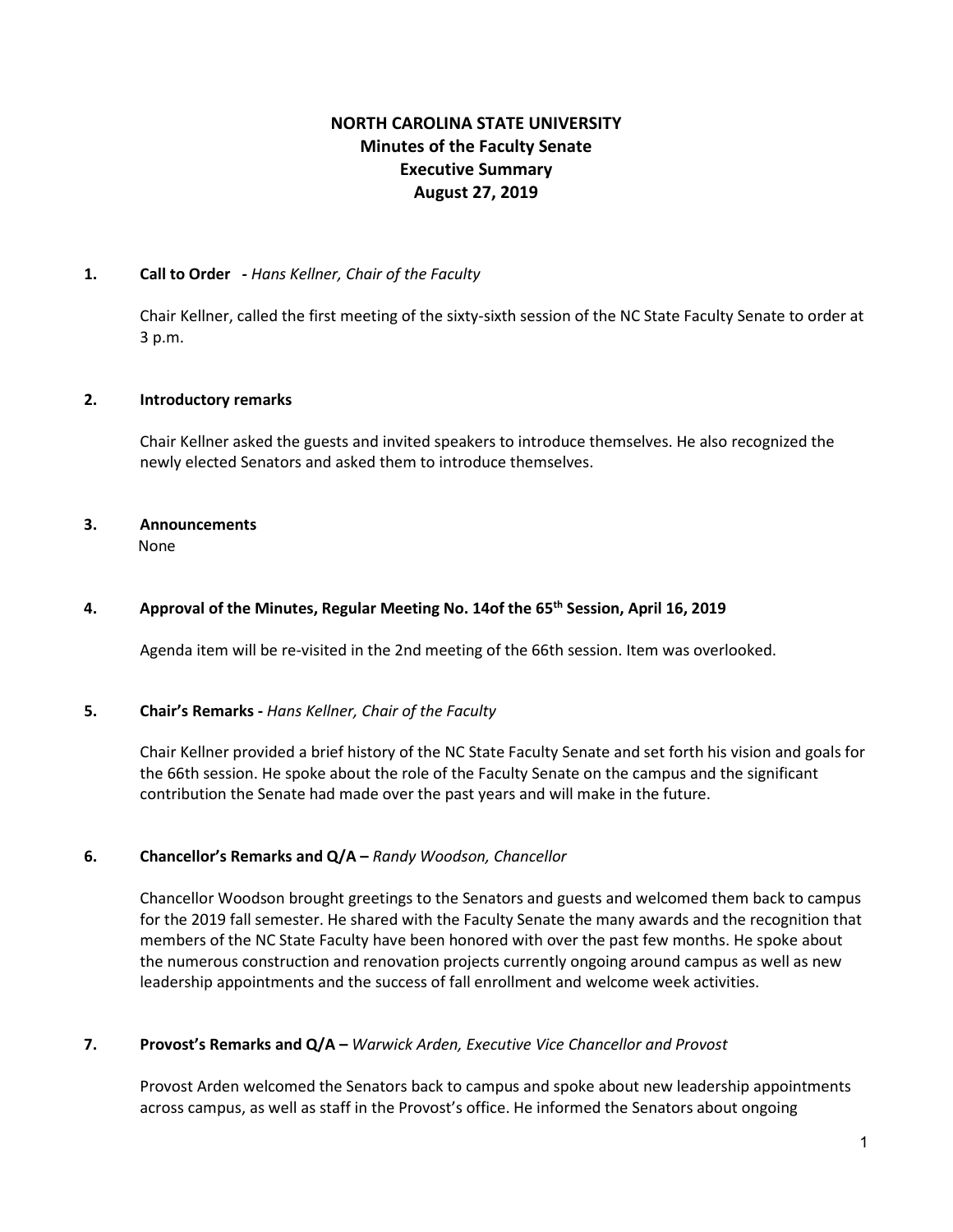leadership searches and the status of those activities. Provost Arden also provided an update regarding the Academic Success Center in DH Hill Library, the SACS five-year review and the formation of task forces and planning activities for the University's next Strategic Plan. He commended the Office of Faculty Affairs for a great job hosting and conducting the new faculty orientation for the many new faculty who have been hired at NC State over the past few months

#### **8. Remarks –** *Frank Buckless, Dean, Poole College of Management*

Dean of Poole College of Management, Frank Buckless, provided information regarding his vision and mission for the Poole College of Management in his role as newly-appointed Dean.

#### **9. Remarks –** *Emma Carter, President, NC State Student Body*

Emma Carter brought greetings from the NC State Student Government and presented an overview of the role of student government, the mission of student government and the activities of student government during the upcoming academic year.

#### **10. Senate Discussion**

Chair Kellner asked the Faculty Senate for suggestions for topics and issues that they wanted to discuss in the Faculty Senate meetings for the upcoming year.

#### **11. Old and New Business**

Immediate Past Chair Carolyn Bird provided a report regarding Resolutions that were discussed and/or passed in the 65th session of the Faculty Senate.

# **12. Issues of concern**

Faculty Issues of Concern can be submitted at any time to a Senator, the Chair of the Faculty, or to Faculty\_Senate@ncsu.edu

#### **13. Adjourn**

A motion passed to adjourn the meeting at 4:40 p.m.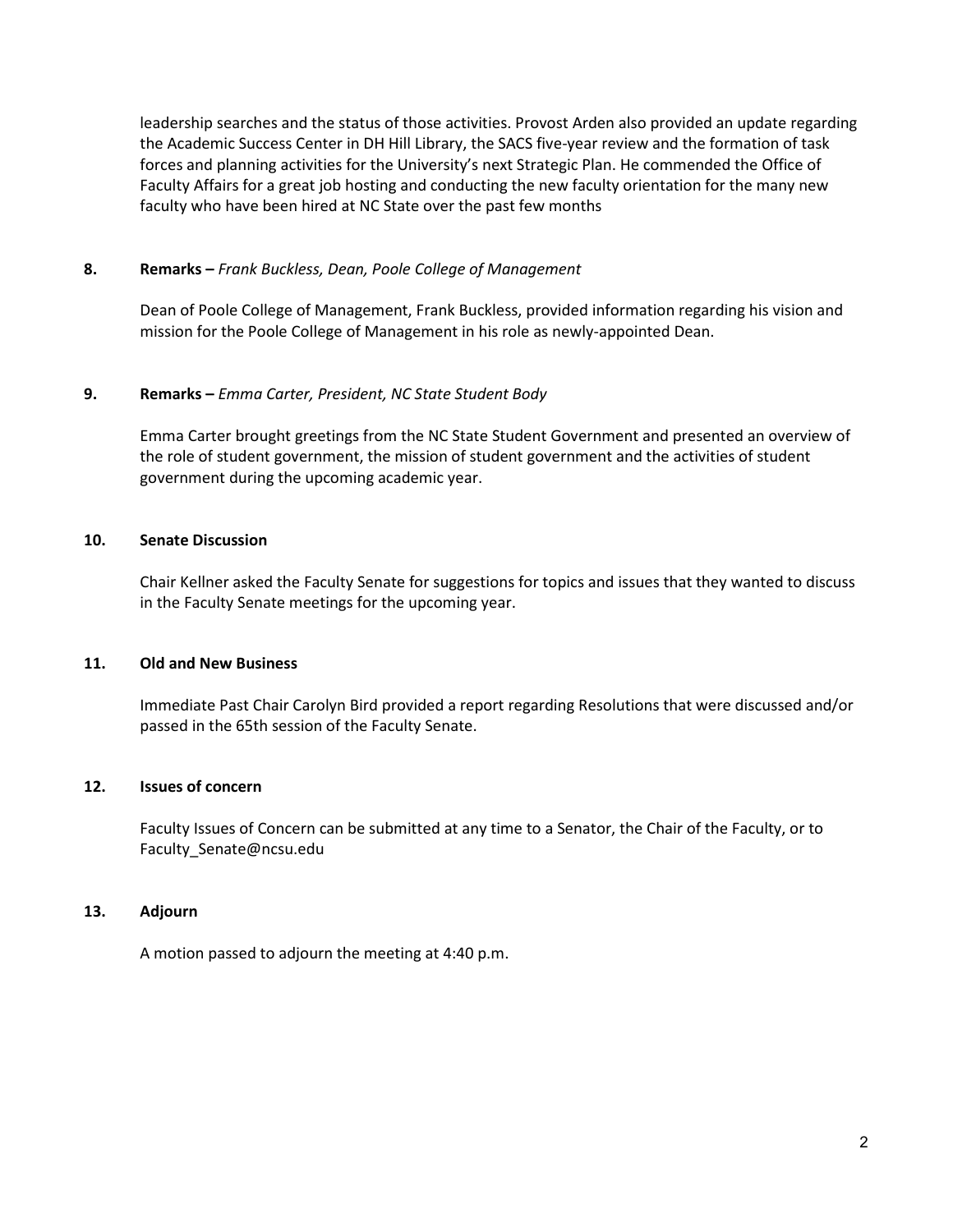# **NORTH CAROLINA STATE UNIVERSITY Minutes of the Faculty Senate August 27, 2019 3:00 p.m.**

# **Regular Meeting No. 1 of the 66th Session Faculty Senate Chambers August 27, 2019**

**Present:** Chair Kellner, Associate Chair Sannes, Parliamentarian Funkhouser, Provost Arden; Senators Ashwell, Aspnes, Barrie, Bernhard, Berry-James, Boyer, Carrier, Carver, Collins, Cooke, Darhower, Feducia, Fitzpatrick, Flinchum, Havner, Jacob, Jordan, Kirby, Murty, Kotek, Kuzma, Kuznetsov, Little, Liu, Lubischer, Lunardi, Monek, McGowan, Nelson, Pinkins, Rever, Thakur, Vincent, Williams

**Excused:** Senator Isik

#### **Absent**: Senator Parker

**Guests:** Randy Woodson, Chancellor; PJ Teal, Secretary of the University and Assistant to the Chancellor; Roy Baroff, Faculty and Staff Ombuds; Katharine Stewart, Vice Provost for Faculty Affairs; Courtney Thornton, Associate Vice Provost for Academic Personnel and Policy; Marc Hoit, Vice Chancellor for OIT; Keisha Demps and Heather Gately, Partnerships Office; Emma Carter, Student Body President; Frank Buckless, Dean, Poole College of Management

#### **1. Call to Order -** *Hans Kellner, Chair of the Faculty*

Chair Kellner called the first meeting of the sixty-sixth session of the NC State Faculty Senate to order at 3:00 p.m.

#### **2. Introductory remarks**

Chair Kellner asked the guests and invited speakers to introduce themselves. Chair Kellner asked the newly elected Senators to stand and be recognized, and introduce themselves.

#### **3. Announcements**

None

**4. Approval of the Minutes, Regular Meeting No. 14 of the 65th Session, April 16, 2019-** *Phil Sannes, Associate Chair of the Faculty*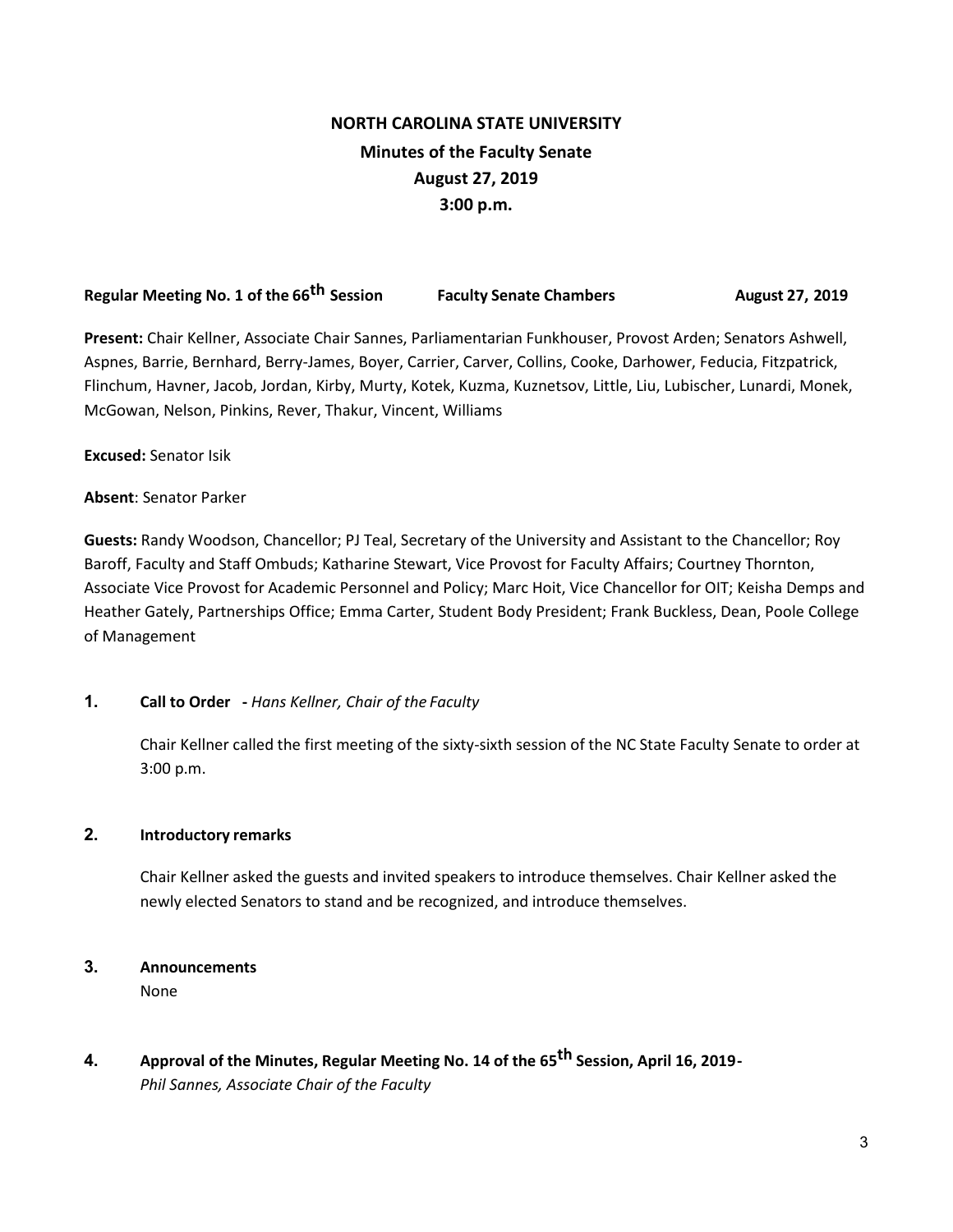This agenda item was overlooked and will be re-visited at the next meeting of the Faculty Senate on September 10, 2019.

# **5. Chair's Remarks** – *Hans Kellner, Chair of the Faculty*

Chair Kellner shared with the Faculty Senate a brief history of the Senate and explained the role of the Senate.

"The Faculty Senate is a creature of the general faculty. The general faculty is the faculty of the University. It meets twice per year. It is the body governed by the rules and bylaws of the Faculty Senate. So we have from that, four ways in which the Faculty Senate participates in faculty governance."

**Consultative** – Through the its standing committees the senate can interrogate individuals and parties of the University. They cannot be forced to come, of course, but the consultative responsibility and power is important and not to be underestimated.

**Advisory** – Above all the Senate is an advisory group. As long as the Provost is in attendance, although he may not agree with what we think, he will know what wethink.

**Shared Responsibility** – Importantly we share all aspects of the academic programs, and in that we have an important stake.

**Delegative authority** – The Senate is also responsive to the Chancellor and other concerned parties who may seek our input and/or recommendations on a specific issue.

"That's what it says in the book. But the real reason the Senate exists in my opinion, is quite different, which is to serve the members of the Senate. This is a group that rarely will have an opportunity like this to get outside of our shells. When I think about the fact that in my years here, I am friends with more than one engineer, with a physicist, with an accounting professor and others. That would never have happened if I'd ventured beyond the English Department. And most of you who have been here would not have seen how the other 95% live, who they are and what they do."

"We see the highs and the lower side of the University. We spend our days with the students who are transient, valuable, and terrific. That's the ground level for us. Via the Senate, we also see the upper echelons and on to the Faculty Assembly, System, Board of Trustees, and so on. It is from here that we see up and down, and that is valuable and gives us a sense of the entire University."

"Then there's the doomsday scenario. I often say that may this never happen; that the work of the Faculty Senate is very routine, but when there's a University crisis, everything hits the fan – you need a functioning Faculty Senate."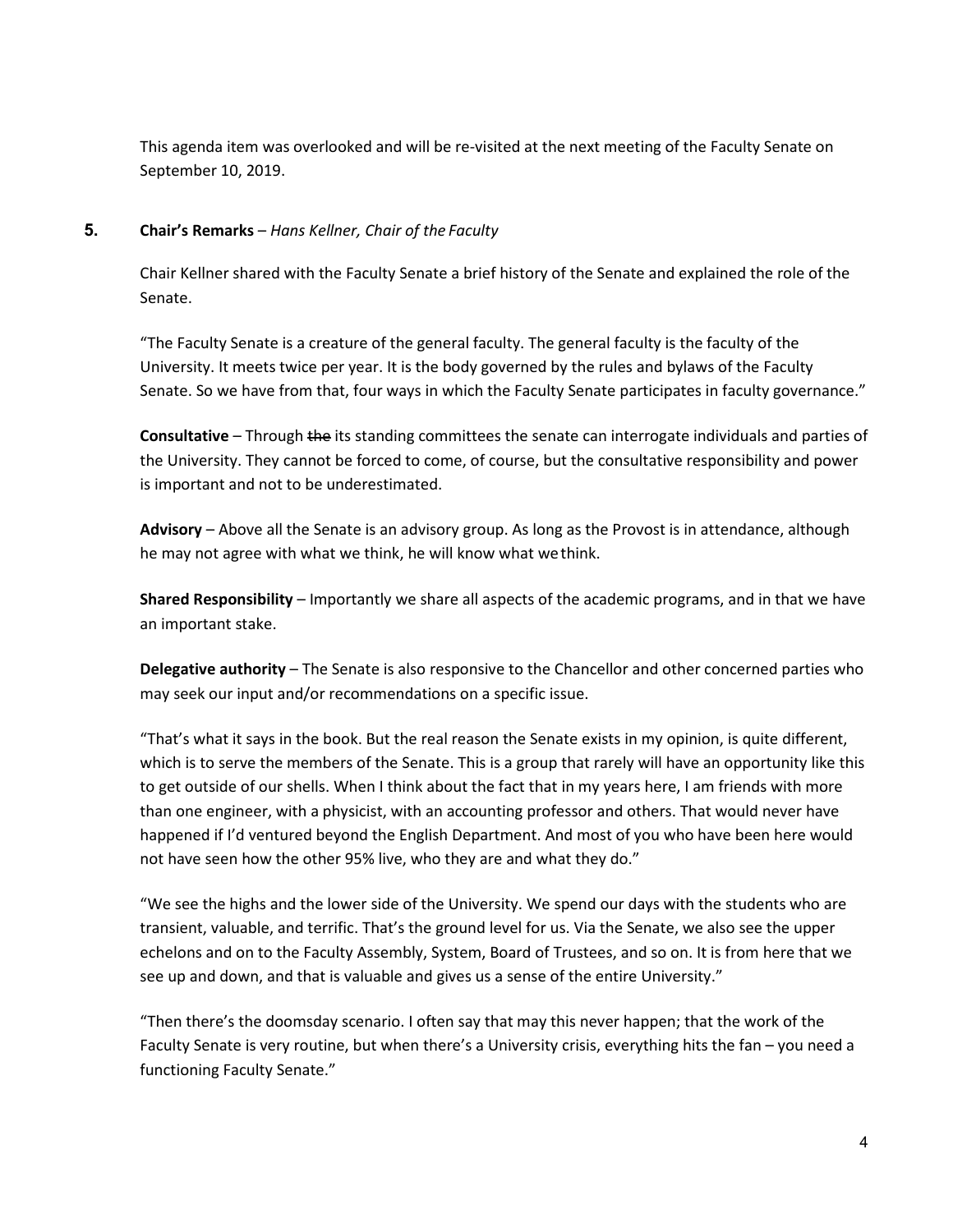"I did this job eight years ago and I wasn't supposed to be here now. I was the oldest Faculty Chair eight years ago, and I haven't gotten any younger. But my goals have changed and I recognize some of what I did wrong, which was to take things for granted; about the Senate, about the University, and to not have the kind of tight grip on what's going on with the institution itself. So my goal this year and next year is to recover our sense of self, to remember and pass along what's happened here – tradition and a little history. You see the flowers. The Chair of the Faculty from 2005 to 2007 was a very excellent Chair of the Faculty named Nina Allen, and she always had flowers. So these are in honor of her. She is still very much with us in the Association of Retired Faculty. I thought it would be good to bring back the flowers because history and context are important."

"The first meeting of the 66<sup>th</sup> Session – what does that tell us? Where did the Faculty Senate have its beginning? In 1952, the President of the consolidated university, of which State College in West Raleigh was a part, had a report commissioned by consultants. In the report, they talked about everything; business operations in the women's college in Greensboro in 1953, and they talked to Faculty. The Faculty basically said two things; there was nobody who reflected faculty opinion. They didn't like what was called the Faculty Council, which had membership almost identical to what it later became -University Council. It is a wonderful group, but no one would dream of saying that it was a faculty voice. So that was the first point they made. The other was that there were no written policies; those that did exist seemed to be made up by the administrators as they went along. The new incoming President in 1952, Carey H. Bostian, commissioned a committee to study this and they worked on it for two years. In October of 1954 the first meeting of the first session of the NC State Faculty Senate met, convened by Chancellor Bostian. His first order of business was to elect a Chairman, who was Walter Peterson, who later became Dean of the Graduate School. That is where it started."

#### **6. Chancellor's Remarks and Q/A –** *Randy Woodson,Chancellor*

Chancellor Woodson greeted the Faculty Senate and welcomed them back to campus. "Hello everybody and it's good to be with you for another semester. Things are off to a great start. We had a wet Packapalooza but it still happened and everybody was well-behaved. It was a great event."

Chancellor Woodson congratulated Chair Kellner on his election as Chair of the Faculty and stated, "Provost Arden and I and the administration look forward to working with you."

He added that there is one change to announce. "Charlie Maimone, who is currently the Vice Chancellor for Finance and Administration at UNC-Greensboro, and prior to that was in the same position at UNC-Wilmington, and prior to that was in a similar position at William and Mary, has accepted the offer to come here as our Vice Chancellor for Finance and Administration. Hans was actually on the Search Committee. He will be arriving at the end of September. Mary Peloquin Dodd has done, and continues to do, a phenomenal job and will be a great partner for Charlie going forward."

He continued, "In case you haven't noticed, it's not quite like it was when we had the major bond referendum years back when every part of campus was torn up, but we do have a lot of construction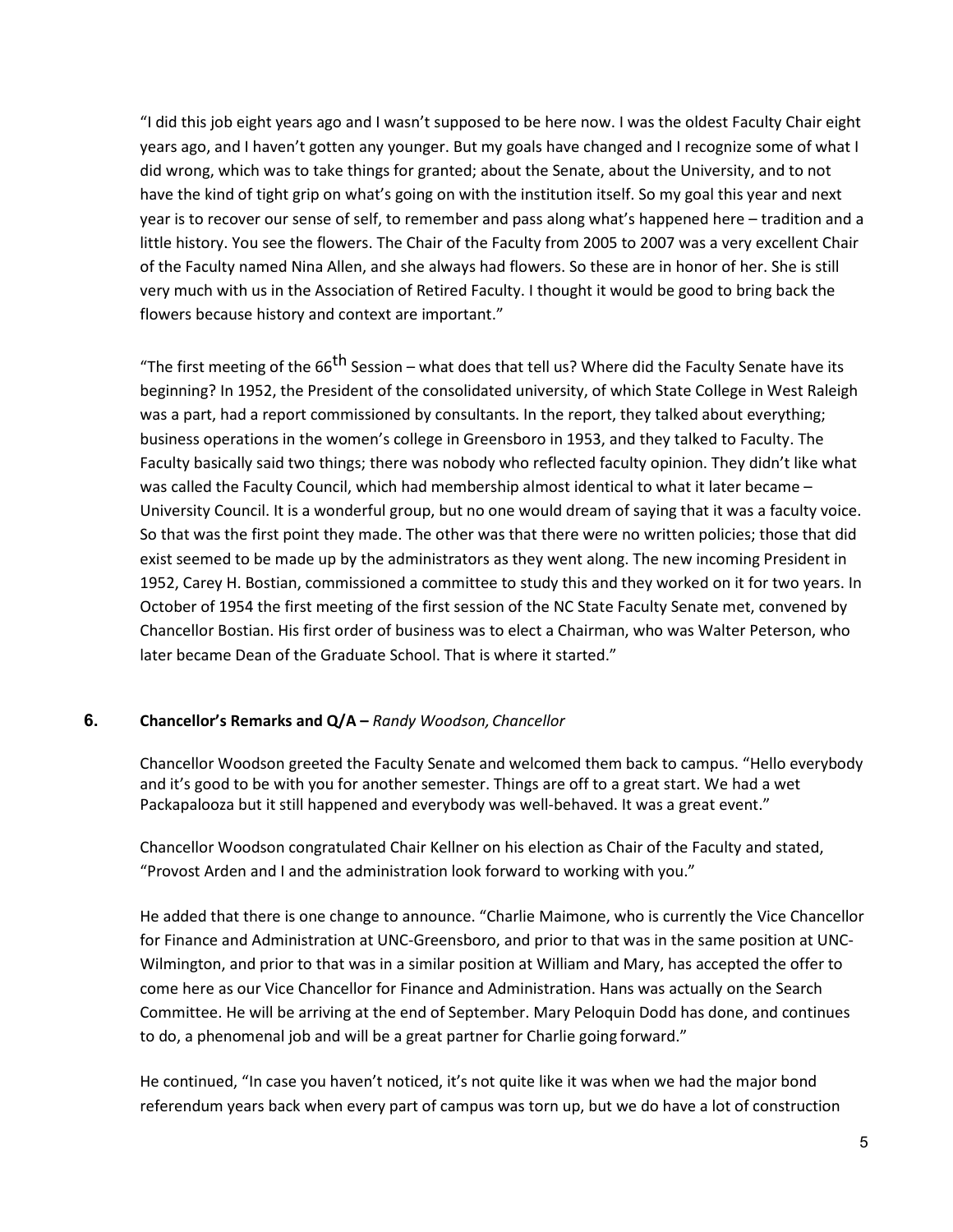going on. The Fitts-Woolard Hall of Engineering is in the phase where it's all being closed in. That will be a great building for industrial and systems engineering, civil and construction and environmental engineering and the Dean's office. That building will be open about this time next year I think."

He added, "Also if you've noticed, we've moved a lot of earth on the Plant Sciences building, adjacent to the Biotech Training and Education Center on Centennial Campus. We will have a groundbreaking later in September, but clearly, ground is already broken. Also, we are far along on the addition to Carmichael, and this building is torn apart for the new Student Success Center in the DH Hill Library, which is a great partnership between DASA and the Libraries. We are excited about those projects. We've got a lot that's going to happen and I want you all to be prepared for it; we've got aging infrastructure on this campus, and we have a serious issue, for those of you in the hard sciences, with the power grid. It is really ironic that we lead the country in power grid technology in the Freedom Center, which is an NSF Engineering Center that has been at the forefront of re-engineering the power grid for our country, but yet we've got one of the worst power grids in America. So we have to go about the business of upgrading our electrical infrastructure. That will be disruptive, but over the course of a three or four year period, we will get the power grid modernized, we will get it smarter so that we can predict failures and be able to route around those that occur. That is something that is going to happen and something I hope you all will be patient with us about."

Chancellor Woodson continued, "On the student side, they're back. About 36,500 students showed up  $$ and that's a great thing. We had a great fall admission, with over 30,000 applications for a freshman class that we were estimating to be 4,700. We are now just at 4,800 so we overshot just a little bit. We also enrolled about 1300 transfer students as well. All together, we have over 6,000 new undergraduates at NC State, not counting a very large entering class for the graduate school."

"On the faculty side, we have had a banner year in a number of areas. We have had 11 Early Career Awardees for the National Science Foundation. If it is not a record, it has to be close to one. What is a record is that three of our faculty received Presidential Early Career Awards, which are the most competitive awards from all of the science agencies. I think Provost Arden and the Deans deserve a lot of credit for bringing great talent to NC State. Our own Thomas Barrie was named a Distinguished Professor from the American Collegiate Schools of Architecture. Thomas, I think you are the eighth of NC State Faculty who have received that designation, which is the largest number of any University in the country. Congratulations to you and to the School of Architecture."

Chancellor Woodson added, "On the plant side, Thomas Rainey, a Professor of Horticultural Sciences, is an amazing plant geneticist and plant breeder of largely ornamental crops, and was just recognized with one of the highest honors in the plant sciences, the Scotts Award, for his contributions to the improvement of plants and the science that goes along with it. What you might not know about Thomas is, in addition to all the cultivars and varieties he has generated, he released one that is the first truly pink hydrangea. He contributes for every plant that is sold, because it is a patented variety, \$1 for breast cancer research. To date, his plant - and from his pocketbook, because it could have come back to him he has contributed over \$1 million to cancer research. He is not only a great scientist, but a great human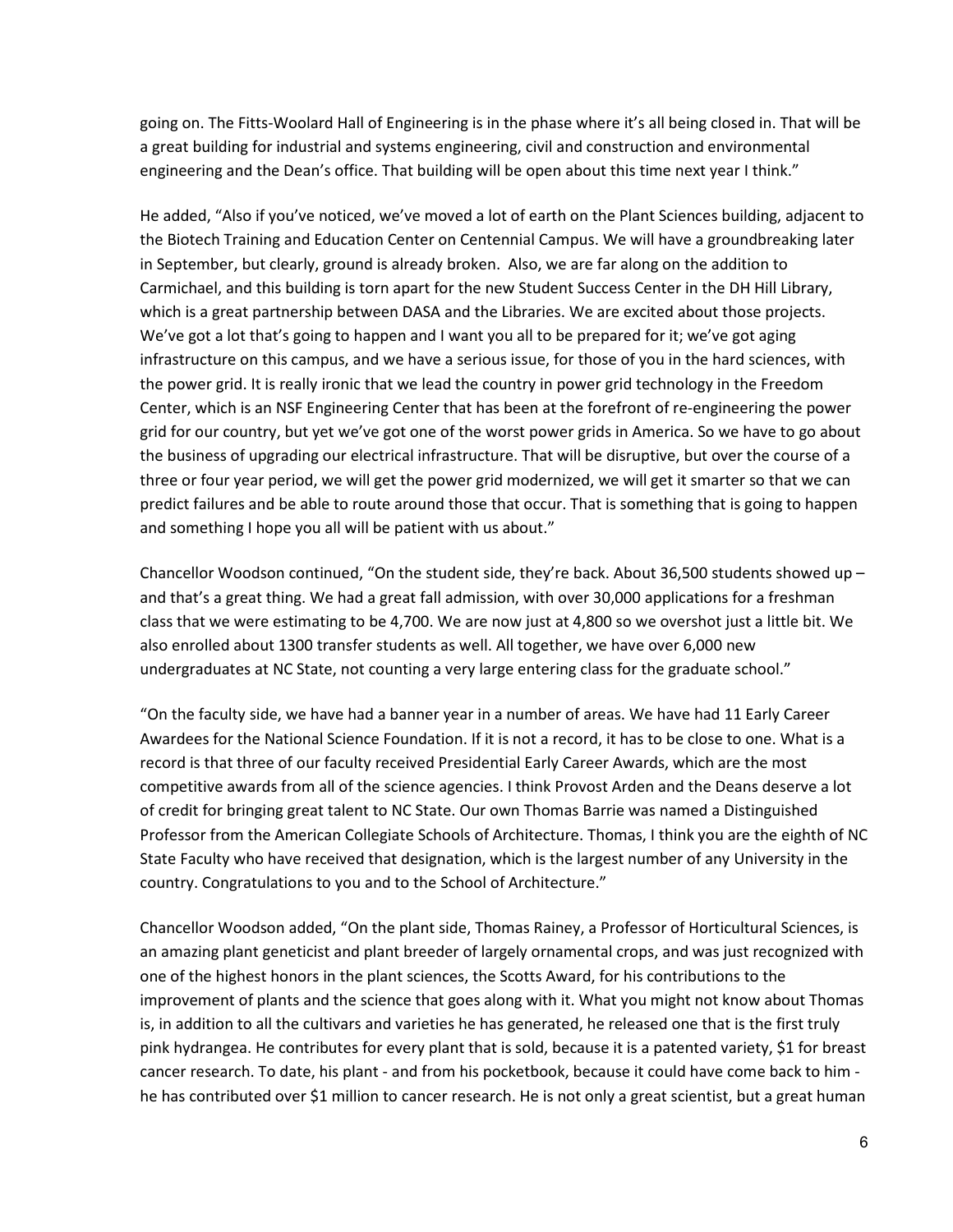## being."

Chancellor Woodson continued, "About nine years ago when I got here and I stood up in front of you and told you one of the real challenges we face as a University is that we didn't have the private resources upon which to really build an excellent faculty, to recruit and retain outstanding students and everything that goes along with an endowment. At the time, our endowment was somewhere in the \$500 million range. This June 30<sup>th</sup>, our endowment is \$1.4 billion, which puts us in the top 85 of the country of all universities." He added, "In the 2009-2010 school year, we had a spending budget from our endowment, for all of the things we needed to do, of \$7 million. This year, our spending budget is \$54 million. That is more scholarships for students, more endowed Chairs that allow us to recruit and retain some of the best faculty, two endowed colleges, and one endowed department. Fifty-four million dollars is still a small amount for a \$1.6 billion budget, but it's certainly a lot more than \$7 million. We are not done – we have a lot more to do – but I just wanted to reflect on what the Development staff has done, what the Deans and everyone has done, to elevate peoples' consciousness about what they can do by investing in NC State."

#### **Questions and Discussion**

## **Senator Aspnes:** What is the biggest challenge that you see going forward?

Chancellor Woodson responded that higher education across the country is in a period of change where the value of what we do is being questioned. "Whether it's on the academic side of what we do, and the value of higher education and a degree, or even our contributions to society through research and through scholarship, etc. We are no different here than many universities across the country that are facing some of these same headwinds." He added that he thinks the challenge for us is that we don't have a state budget at this point, so our state is caught up in a little bit of a battle over that. "While we are operating and it hasn't impacted us in huge ways, it's a very uncertain time for us in higher education politically and economically." He stated that this was actually a pretty good budget for us on all fronts except salary, and that is an ongoing challenge. "We have historically had the state legislature viewing the university employees just the way they viewed every other state employee, so when there are state raises we got the same raises. But for the last two or three budget years, they have treated the UNC system and the community college system separately on the salary front. That has created a challenge for us to figure out how to budget."

**Senator Vincent:** I would be interested to know more about the Mike Mullen situation.

Provost Arden responded that the first thing that everyone should recognize is that Mike led DASA for seven years and did an extraordinary job. "He was a key part of the leadership team that we had to focus on our top goal of student success, and he was extraordinarily impactful there during that time. I think it's fair to say that Mike made the decision to step down and that was related to a personal recognition that some of the things that he wanted to be more free to do and say were not really compatible with a very public leadership position and a very public university. That was his decision and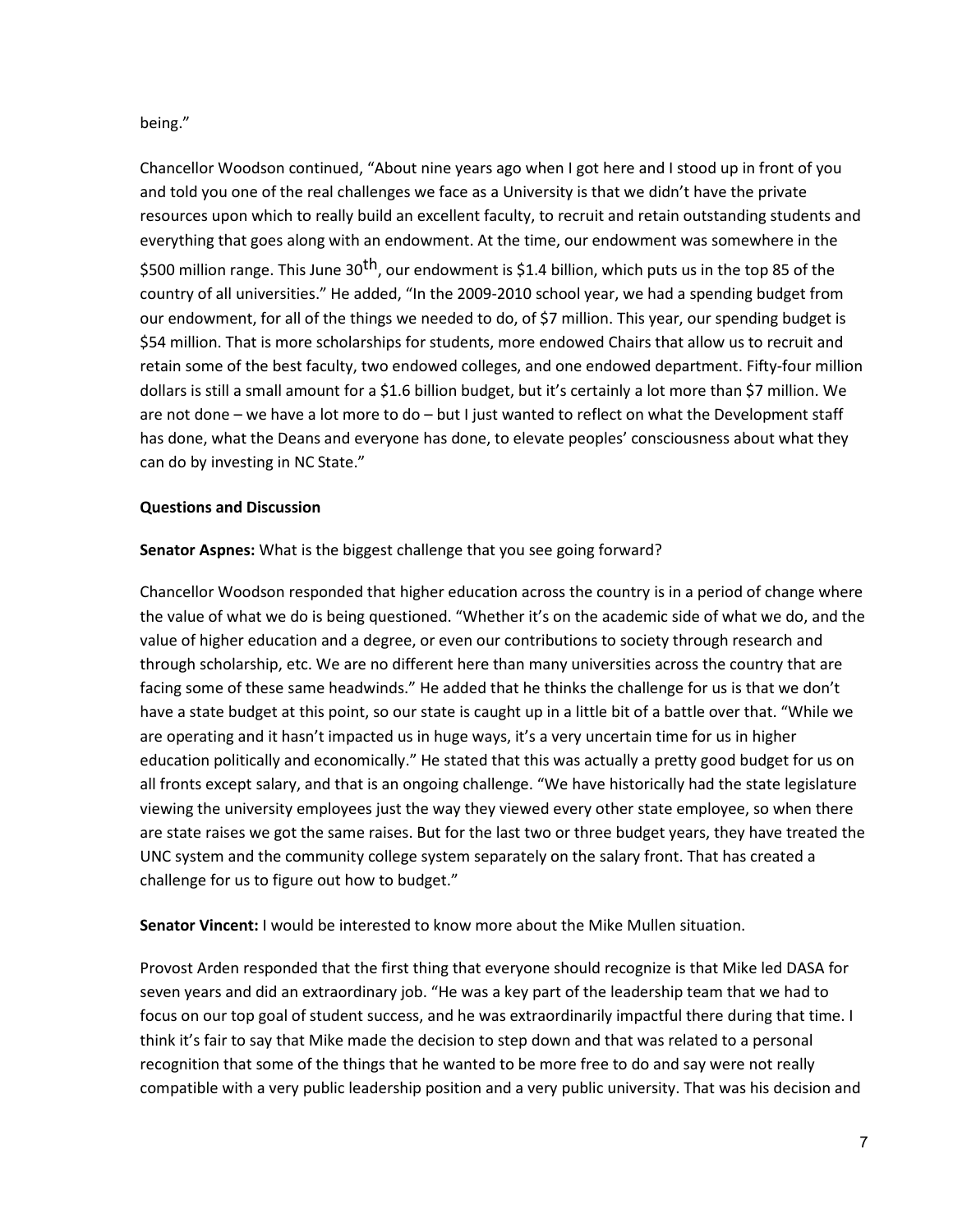#### I respect that decision."

Chancellor Woodson added, "Most of us assume these public leadership roles as a senior officer of the University, you realize that you give up some of your ability to – anything that I say, I can't tell whoever I'm saying it to – 'I'm saying this as Randy Woodson, not as the Chancellor of NC State,' because you cannot separate yourself from the role that you've been empowered with. That is a different responsibility and opportunity that students and faculty and employees of the university have. So when you're in a senior leadership role like this, whatever you do and say can reflect on the University. And I think Mike took it upon himself to recognize that and recognize that he needed to step away from the role he wasin."

**Chair Kellner** added that when DASA was created and Mike was the first and only person to fill that role, it was filled by joining the jobs of John Ambrose and Tom Stafford. Two important areas came together in DASA. Now we have, as acting individuals, Lisa Zapata and Bret Smith, and a division again.

Chancellor Woodson responded, "No. No division. Still all under the Provost."

Provost Arden added, "There is no division there. University College is a unit within DASA and I have made Bret the interim Dean of University College and he has a dual reporting line to me and to Lisa. The reason I did that is because Lisa is not a tenured faculty member. It would be difficult in our current environment to have a Dean of University College reporting directly and only to a non-tenured, nontenure track faculty member."

Chancellor Woodson added, "If you're asking, Hans, the question 'Do we envision splitting these organizations?'

Chair Kellner responded, No, any change? The structure is fixed.

Chancellor Woodson responded, "As far as I am concerned, it is fixed. We could always have a debate about that going forward, but I think the benefit of bringing the academic mindset to what historically has been extra-curricular activities, has contributed greatly to our overall success." The fact that those areas are integrated and we think about everything from the point of what does it take to move a student toward a degree, as compared to the separation that used to exist. So at least in my mind, I do not see a structural challenge."

Provost Arden added that the creation of DASA as an integrated unit was one of the most important things that we did to underpin student success, and quite frankly, we really led the nation in doing that kind of thing and we have been recognized for that. "So if you think about when the position was formed, because Dr. Stafford was the Vice Chancellor and John Ambrose was the Dean. Mike carried both titles of Dean and Vice Chancellor. As we go forward, I think we have to think about that, depending on who comes into the Vice Chancellor role. It would be possible to continue with the structure of a Vice Chancellor, and if they are a tenured professor they could oversee the Dean of University College as well. At the moment, Brett has a dual reporting line both to Lisa and me."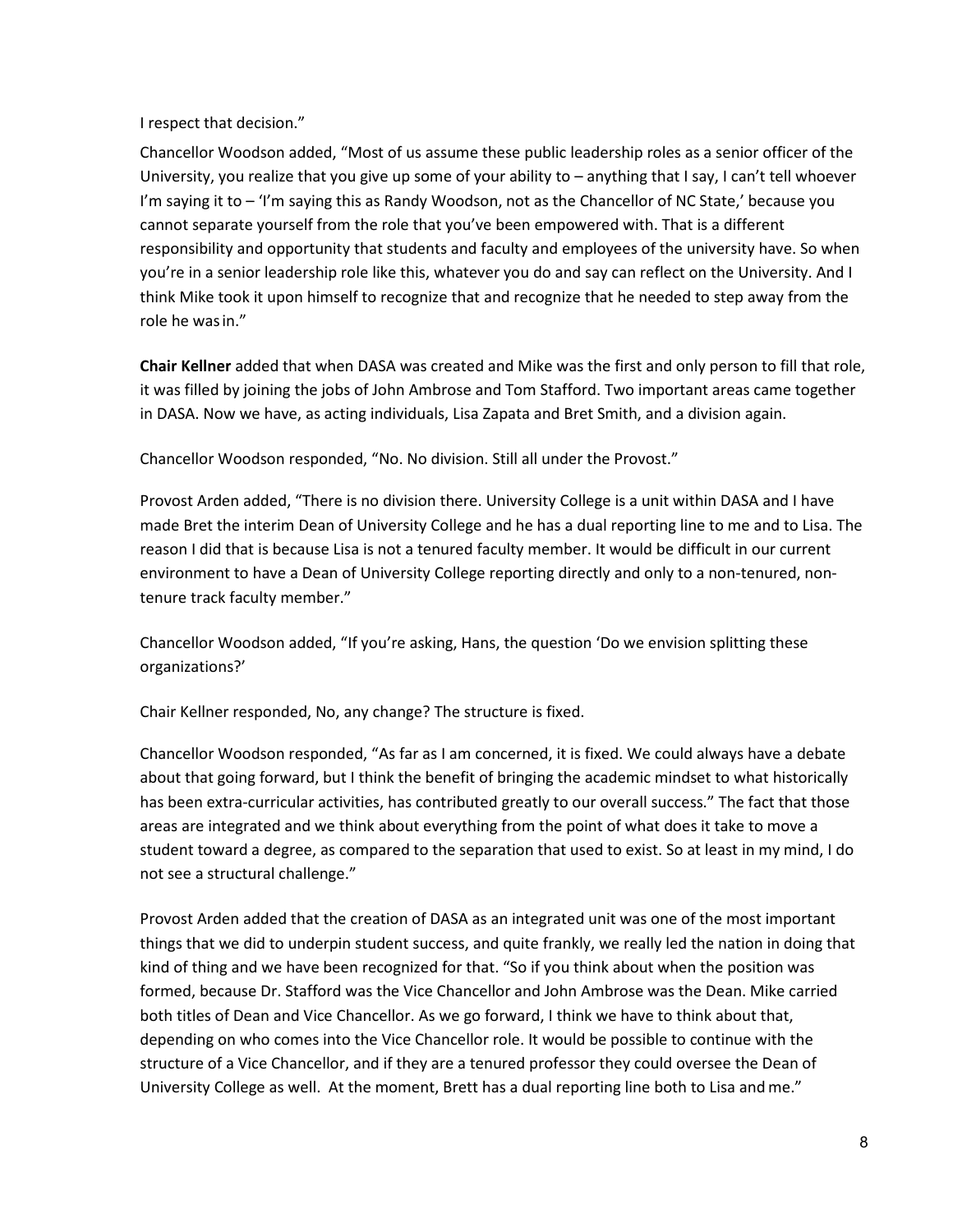# 7. **Provost's Remarks and Q/A –** *Warwick Arden, Executive Vice Chancellor and Provost*

Provost Arden brought greetings to the Faculty Senate and welcomed the new Senators.

He brought updates to the Senate regarding things that occurred over the summer. Frank Buckless, after a national search, was named the Stephen P. Zelnak, Jr., Dean of the Poole College of Management. Provost Arden thanked Dean David Hinks for chairing the Search Committee. "The Vice Provost for Continuing Education, a search chaired by Leslie Boney, was another successful search. Mark Bernhard is joining us from the University of Southern Indiana. He is the next Vice Provost for continuing Education, beginning his role on August 26<sup>th</sup>. Provost Arden added his congratulations to Charlie Maimone, who will be joining us at the end of the month as the Vice Chancellor for Finance and Administration."

Provost Arden continued, "We have one ongoing search, which is the Institutional Equity and Diversity search, chaired by Lisa Zapata. We have a number of applicants and will be doing the first round interviews on September 3<sup>rd</sup>. The finalists will be on campus during the weeks of September 23 and September 30." As this is a very important position for the university, he encouraged the Senators to try to attend some of these important interview sessions.

Provost Arden reported that other leadership changes that have occurred over the summer include Dr. Mary Watzin, who has stepped down, after seven years, from the role of Dean of the College of Natural Resources. Dr. Myron Floyd, the Head of Parks, Recreation and Tourism, has been named as Interim Dean. A search for that position will begin within the next couple of months.

Lisa Zapata has been appointed as the Interim Vice Chancellor of DASA and Brett Smith is the Interim Dean of University College.

Provost Arden added, "A couple of years ago I made a couple of appointments; Chris McGahan as the Dean of Sciences and Peter Harries as the Interim Dean of the Graduate School. Chris had initially said that she would give me two years as Dean of Sciences, but has agreed to serve another three years in that role. She is doing a phenomenal job. Peter Harries has now been appointed as the permanent Dean of the Graduate School. Both of these individuals are doing incredible jobs and I did not believe a national search, at this time, was in the best interest of the Graduate School."

Provost Arden reported that Dr. Fashaad Crawford has been promoted from Associate Vice Provost to Vice Provost for Assessment and Accreditation. He will take over for Dr. Larick, as the principal liaison individual. Dr. Larick is still very involved, and still sits on the SACS Board and chairs some of the most important committees.

He added, "Kelly Wick, my former executive assistant, has been named Director of Special Projects and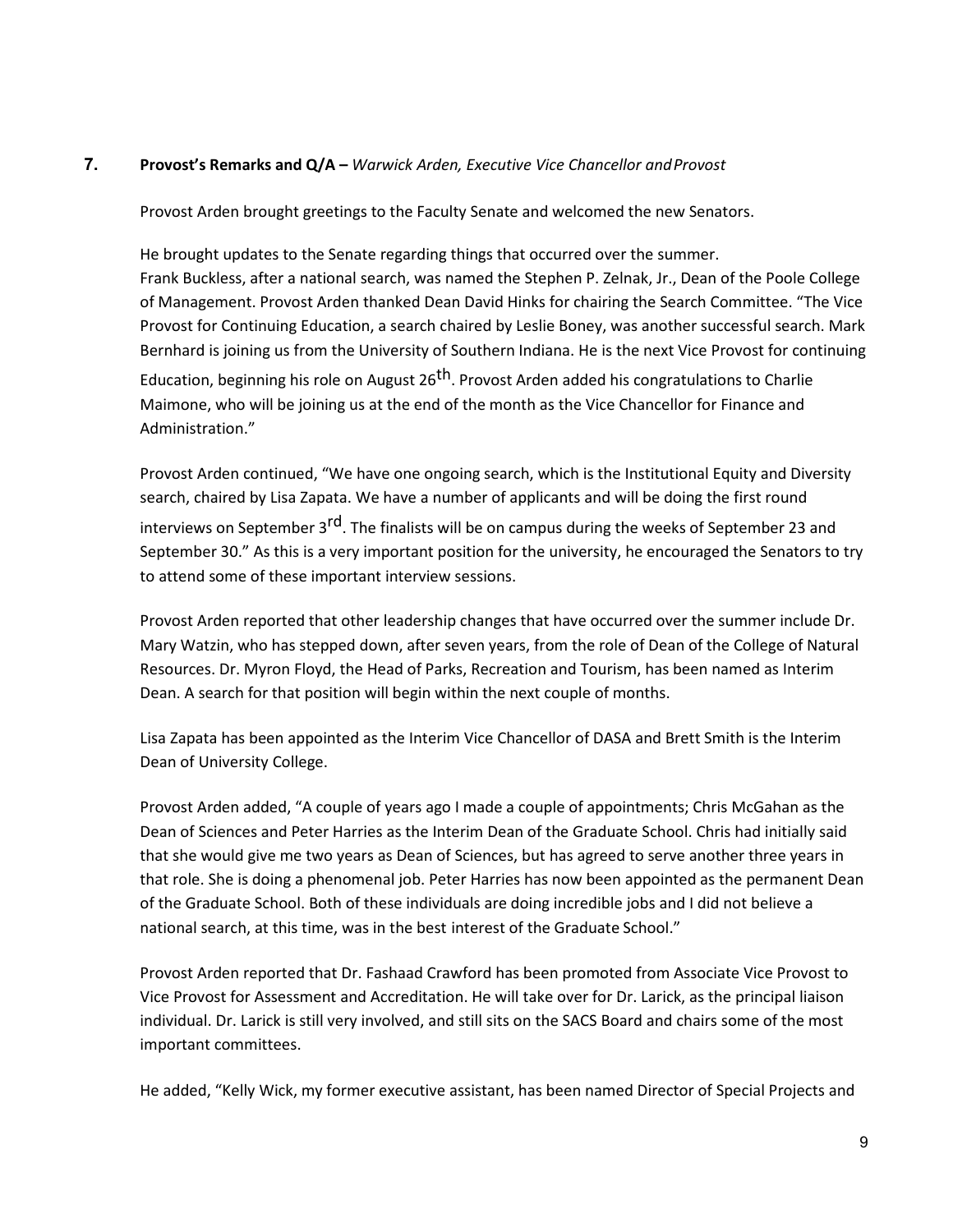Planning. Reva Dunn, who was executive assistant for the Vice Provost for Equity and Diversity, has been named my executive assistant. She is doing a phenomenal job. Dr. Maria Almanza has been hired as Director of External Faculty Awards. This is an office located under Katharine Stewart in Faculty Affairs, which is really like the fellowship advising offices for students. This helps us pull together high-level nominations for faculty across the university. She is off to a great start and is doing a great job. There have already been some great nomination packages put together and I expect some big things from there in the future."

Provost Arden continued, "You are all aware that we are in the last year of our nine year strategic plan from 2011-2020. The next strategic plan will probably be a ten-year plan. We are going to kick it off this year, in our "Plan To Plan" year. If you remember back about nine years ago, we tend to kick this off with a leadership retreat on campus, which will run a half day.

Those in attendance will be Chancellors Cabinet, Deans, Associate Vice Chancellors, all Vice Provosts, the Chair of the Faculty, Student Senate Chair, Student Body President, Graduate Student Association President. I encourage you to engage in multiple ways during the planning year in order to give input. This is very important to the Chancellor and to myself because this is the university's plan, the Faculty's plan. It's not a plan that is hatched in isolation in Holladay Hall and drummed down; those kind of plans don't usually do well. This is something I really want faculty, staff and students, widely across the University, to be involved in. After the retreat, the next phase of this is to identify major thematic areas that emerge from the retreat and then task forces are formed around that. We will also have several forums during the planning process, in the Faculty Senate and in the General Faculty meetings, also with student senate and staff senate, as well as in other locations across campus. There will be a website as well, where you can give input." Provost Arden encouraged the Senators to forward any ideas to the task forces that will be created.

Provost Arden then spoke to the Faculty Senate about the Academic Success Center in the DH Hill Library. "We have managed to create a very big and expensive mess so far. It will be awesome when it is done; two floors right in the middle of the main stacks on the second and third levels." The second level will have mostly academic engagement for the students – almost a one stop shop for a lot of academic engagement. The third floor will have a lot of visualization spaces and some technological spaces that the library is putting in. "We are trying to bring a lot of elements from the Hunt Library to DH Hill, and I think you will be thrilled with the results when we open up at the end of next summer."

Provost Arden reported that our five-year SACS review is coming up in March of 2020, and while this is not as daunting as the ten-year review, they keep adding sections to this. "There are 17 compliance certifications in the five-year review, whereas there are 96 in the ten-year. This is just a small subset, but it is still a huge amount of work. Fashaad is doing an awesome job putting our review together. They do not make a campus visit for the five-year review, but they do visit your remote teaching sites. They have selected three remote sites where we do off- campus instruction. All of these are under the College of Education. It is important, and I really want to give a lot of kudos to Fashaad and his team, who have been working very hard on that."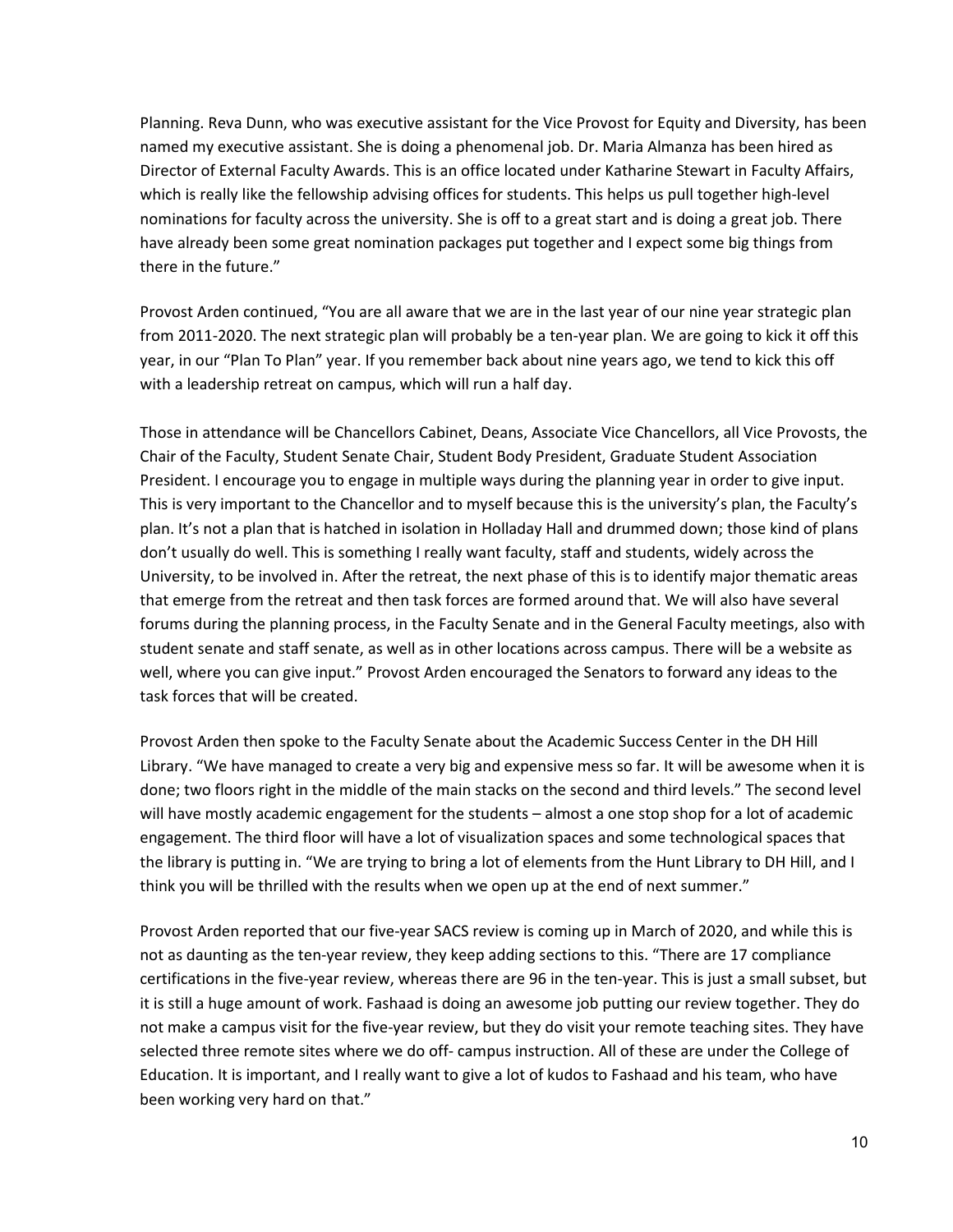He added, "As we kicked off the semester, there have been a number of events. Dr. Stewart put on a great New Department Head Orientation. We have six new department heads on campus this semester. Most of you are aware that 50% of our department heads have served three years or less. That represents a lot of opportunity for us, but also it represents a lot of turnover in institutional knowledge. So it is important that we have ongoing programs for our department heads, to ensure that they have the skills necessary. This is one of the most difficult, but one of the most rewarding jobs to have on campus."

Provost Arden continued, "We had a great New Faculty Orientation, both on 8/15 and 8/19. Eighty-two new faculty participated. We have hired, over the last eight years, over 500 new tenured/tenured track faculty, plus non-tenured faculty. That is a lot; we have changed over one-third of the tenure/tenure track faculty in eight years. We have some amazing faculty join the already great faculty on this campus, and I am excited because these young folks can really work across boundaries, working on teams together, they are innovative and often have turned down opportunities from some of the best universities in the country to come here. We should all be very proud of that."

Lastly, Provost Arden reported about Convocation on August 19<sup>th</sup>. The common reading book was by Trevor Noah, "Born a Crime," talking about growing up in South Africa. "Our own Dr. Blair Kelley was the keynote speaker and did an awesome job. The semester is off to a great start and I am really excited."

#### **Questions and Discussion**

None

#### **8. Remarks**

*Frank Buckless, Dean, Poole College of Management*

Dean Buckless thanked Chair Kellner for the invitation, and brought greetings to the Senate.

He expressed his appreciation for the opportunity to come and speak to the Faculty Senate. "I am enjoying the opportunity to help lead our College and to help this institution get better every day."

Dean Buckless provided some background information about the Poole College of Management and then spoke about some of their big picture goals, what they are trying to do, and how that fits into the university.

"Poole College is the youngest college on campus, created in 1992. We have about 4,000 students in our college; 3,100 undergraduate students, and about 900 graduate students. We have four departments; accounting, economics, business management, and management innovation and entrepreneurship. We have three undergraduate programs; Bachelor's in accounting, business administration, and economics. At the master's level, we have Master's in accounting, business administration, management, and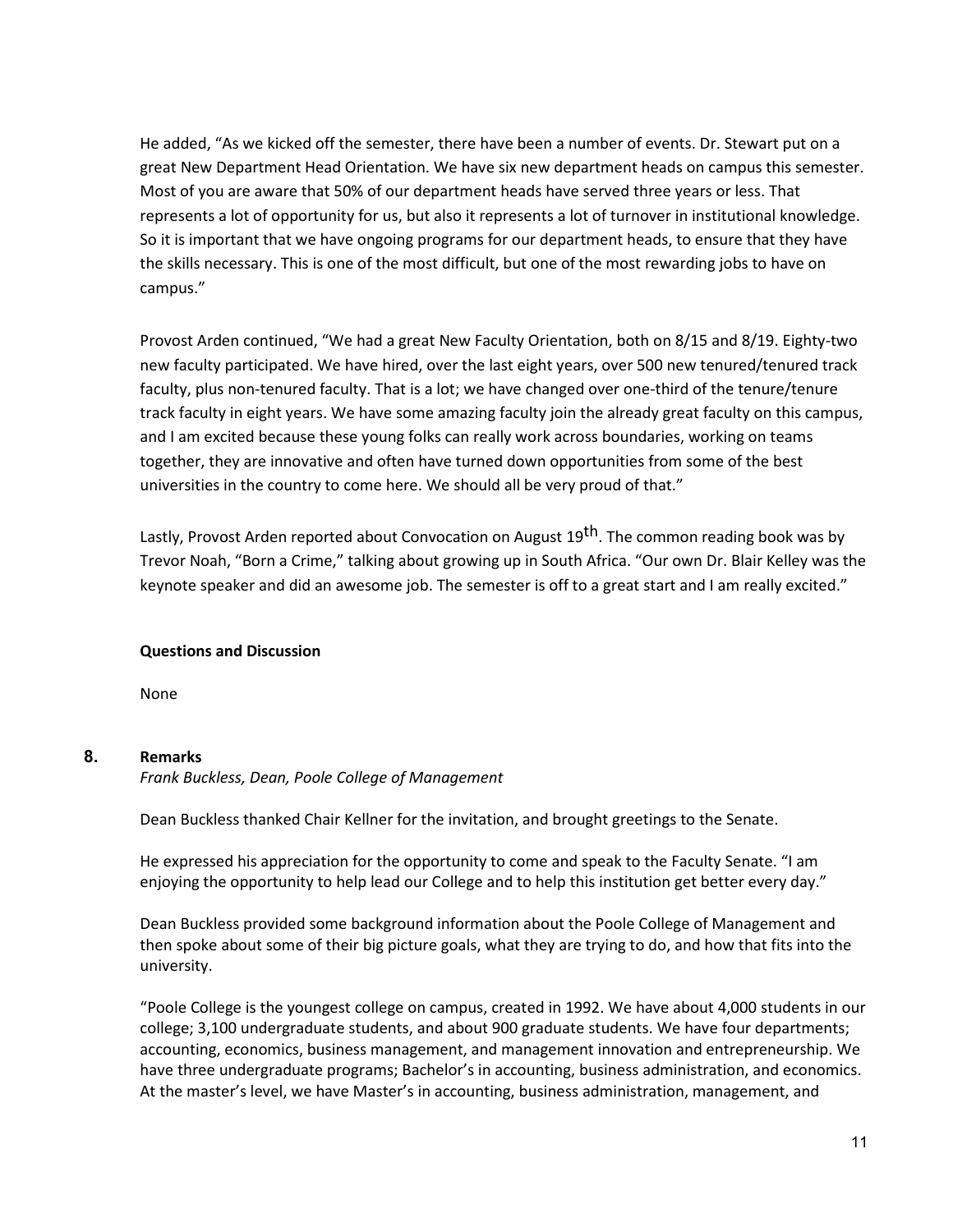economics. We have one PhD, which is the joint PhD program with the College of Agriculture and Life Sciences, and that is in economics."

He added, "We have grown quite a bit over the last few years. We have grown about 500 students, so 15% growth in our enrollment. We have had more growth at the graduate level, about 25%. What I am really proud of is we are really connecting more across campus and really taking advantage of the nature of this campus. I fully believe that we have to embrace the campus and what this campus is, then leverage that for us and help others leverage for them so that we are all stronger."

Dean Buckless reported that a great example is their entrepreneurship clinic. "We have grown that 25% in the last year, and we have 24 different majors represented in that. That is really helping our students because they are working with students across campus, but it is also helping students from all across campus. Our mission is really to develop and support leaders with an entrepreneurial mindset and analytical problem-solving capabilities."

He added, "The key differentiator for us for the future, is through our academic success across our campus and across the globe, and our industry engagement. That's what we can bring to the table that really helps to differentiate our students. That's how we are trying to do that. Looking at our goals, we went through about three years ago and aligned our strategic plan as a college to that of the University. That made more sense to us so we could be better able to communicate what we are doing and how we are doing it."

Regarding student success, he added, "We want to make sure we are providing great experiences and great opportunities for our students. What we are looking at is "what are the right programs to have?" We want to make sure we are more nimble and that we are offering one-year certificate programs that really provide our students with great opportunities. We want to get better at how we use technology with our undergraduate students and enhance their success and their experiences here. We have incorporated analytics significantly into our curriculum and have moved into the online platforms."

He continued, "From faculty and scholarship, we have to think about how we use that to impact the educational experience for our students, but also take the knowledge that our faculty are generating and get it into the world and make a bigger impact across our academic community but also industries and other constituents that we work with. We hired 12 great new faculty this semester, which is the largest number we have brought in in quite a few years. We are now looking at how to help our faculty become more successful and how do we help them translate and communicate their research into the classroom and into industry. We are really looking at this and trying to help our faculty facilitate this." He added that two areas that are also key for Poole College of Management are interdisciplinary efforts across and engagement, with another key for being industry partnerships and centers, which is how Poole College engages with industry and then brings it back to our students and faculty.

"We look forward to working with faculty across campus."

#### **Questions and Discussion**

**Chair Kellner:** As a parent, I have a friend who is an economist and he said he didn't believe that students needed to go and get degrees in economics and so forth. He believed that the average college student should have a course or two from the business side of the campus, whether they were writing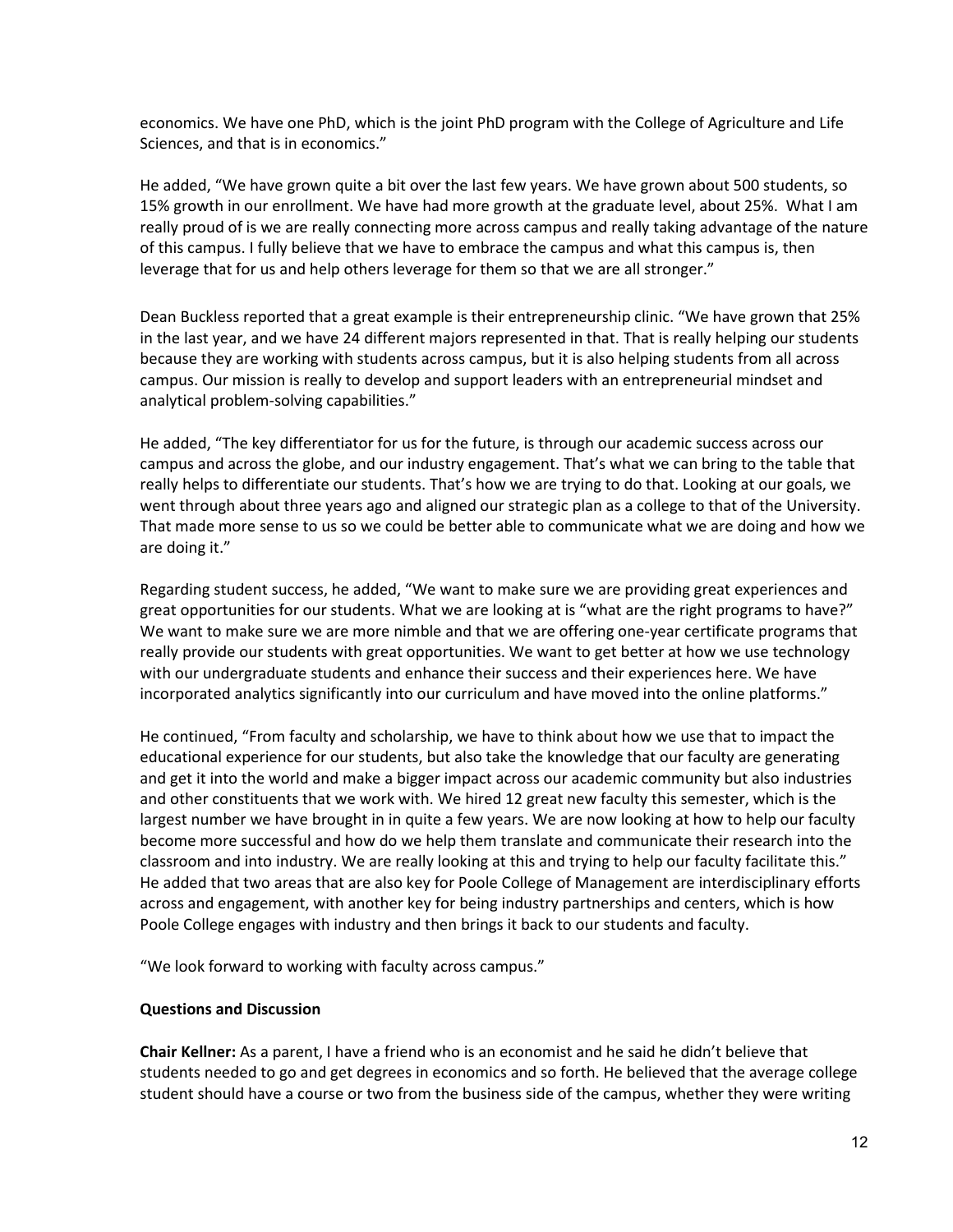poetry or painting pictures or playing the violin and, that was an important thing. Does Poole make that possible?

Dean Buckless responded that they are trying to make that possible and are working hard to do so. He stated that during the summer they offered a business essentials class, which was offered across campus to all students. "We are looking at how we can use technology. Our challenge is resources; financial, faculty and space are all challenges for us. We are looking at what we can do online to help deliver some of our courses and more interaction across campus. We want to be a part of it and we want to strengthen our students across the campus. We want to make sure our students are equipped to work across disciplines. We are not where we want to be with that but will continue to work towards it."

#### **Senator Murty**: How many faculty members do you have?

Dean Buckless responded that they have about 185 faculty and staff. "Faculty is about 100 and the staff is mostly in our graduate staff because we provide a lot of services to these students, which is one of the things that helps differentiate our program and really elevate our program."

**Senator Murty**: Where do you receive the funding for this?

Dean Buckless responded. "Right now, the State is our biggest source of funding, which is about 60% for our college, and the premium tuition is the next highest source. Industry is not as high as we'd like for it to be and we are working on getting that larger. We are working on expanding our resource base, just as all colleges are doing. I believe that our ability to get additional funding from the State will be a challenge, so we have to figure out how we can get funding that really drives excellence and fits our mission."

# **9. Remarks**

#### *Emma Carter, Student Body President*

Ms. Carter thanked the Faculty Senate for the opportunity to speak today. She began by providing information regarding the structure of Student Government.

"We have different branches of student government; a legislative branch, which is our student senate which is comprised of 72 members, the executive branch which is comprised of the student body president, vice president and cabinet, and the judicial branch, which is based out of the conduct office overseeing conduct cases. We also have the treasury, that works with campus organizations and programs for students. The Board of Elections is another branch and they oversee all student elections."

Ms. Carter then highlighted programs that are functions of the NC State Student Government, including Respect the Pack, Wellness and Sustainability

Ms. Carter read the mission of the Student Government and explained her role as the President. "I serve as a member of the Board of Trustees, as well as interfacing on different committees. One I am currently serving on is the search for the Vice Provost for Equity and Diversity, which has been a great experience."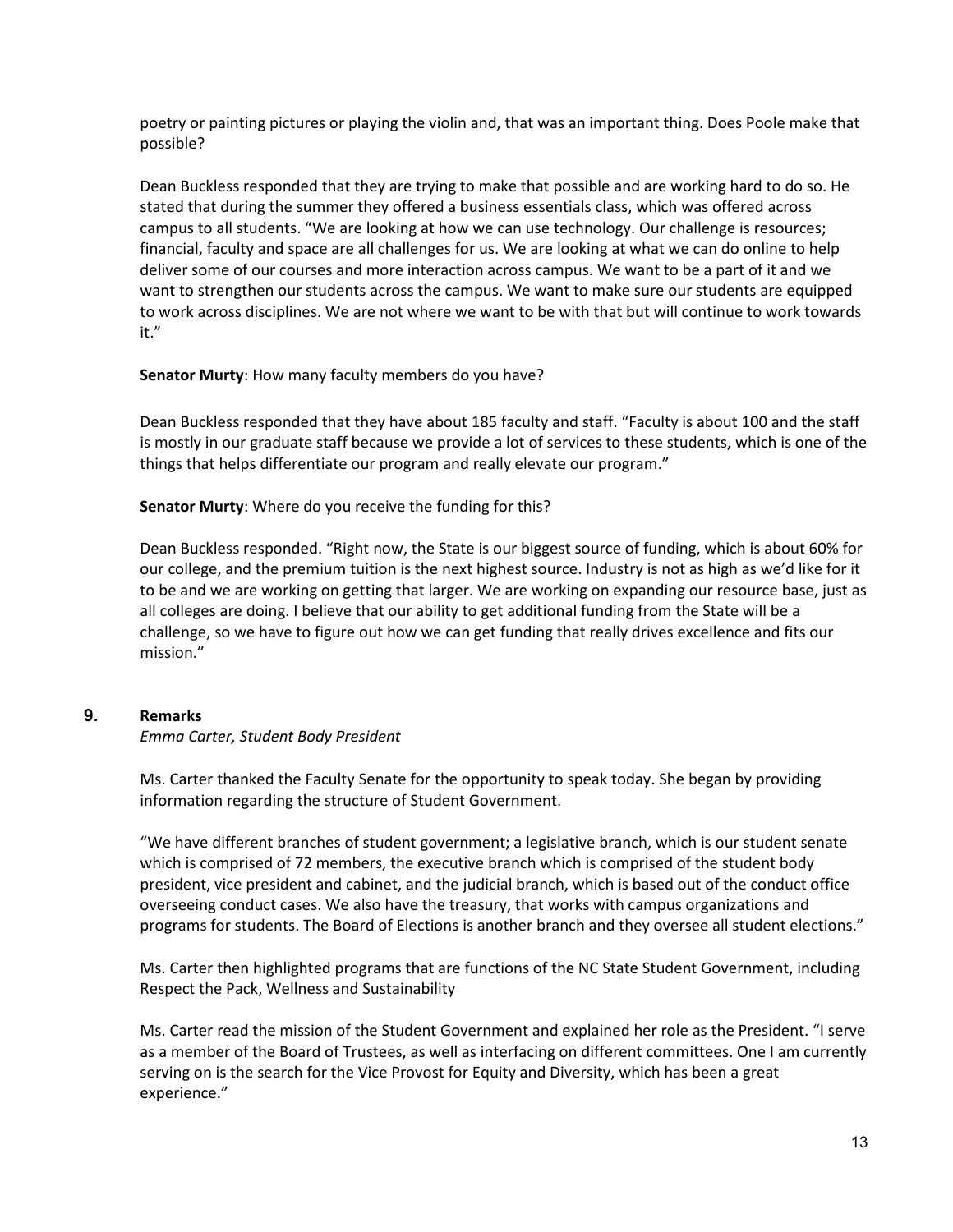Ms. Carter highlighted some of the activities of student government over the summer and into the beginning of the fall semester. "We addressed an issue from the ROTC program regarding parking on campus. They had about an hour window between when their parking pass would work and when enforcement began at 7:00 a.m. Working with Dr. Lisa Zapata, as well as the Director of Transportation to talk about options available, we found that the best solution was a \$10 pass that they would last for the semester. We also worked with wellness and recreation to open Miller Fields earlier for all students to make it more convenient for them." Additionally, she reported that Student Government has worked on Respect the Pack, as well as talking with the Office of Equity and Diversity about a cultural competency training, which continued from the last session. She continued, "We have also been working on the interfaith prayer space which was previously located in Witherspoon Student Center. This is a low-traffic area and it has been moved it to a more centralized location in Talley Student Union within the Cultural Hearth."

#### **Questions and Discussion**

**Senator Havner:** So the allocation of student senators across the university, is that more like the US House or the US Senate?

Ms. Carter responded that it functions more like the House than the Senate and is based on the population of the College.

#### **Senator Havner:** Is that just undergraduate seats?

Ms. Carter responded that it is comprised of both undergraduate and graduate seats. "We also work very closely with the Graduate Student Association to make sure they're included as well."

#### **10. Senate discussion**

Chair Kellner explained, "There is a little time set aside here for an open-ended time in which we bring up issues, or flag issues that are going to be discussed in the future. The next meeting we will have the Student Ombuds, and you have his report with your materials. I would like to be able to write to him and tell him just what it is that we want to know from him. He initiated this, but if you have questions regarding his report or the whole question of a Student Ombuds, please let me know." Chair Kellner asked the Senators what kind of issues would they like to be discussing in the Senate this year?

**Keisha Demps and Heather Gately with the Partnerships Office on Centennial Campus**: "We wanted to come to the meeting today and ask to be a part of one of the meetings this year so we can share information with you about some of the partners we are working with all over campus. We'd also like to also get an idea from you about who we should be potentially looking at as partners."

Chair Kellner asked them to email him to give him details and he will follow up.

**Senator Flinchum:** Google fiber. At one point in time, we were going to reach every student. This was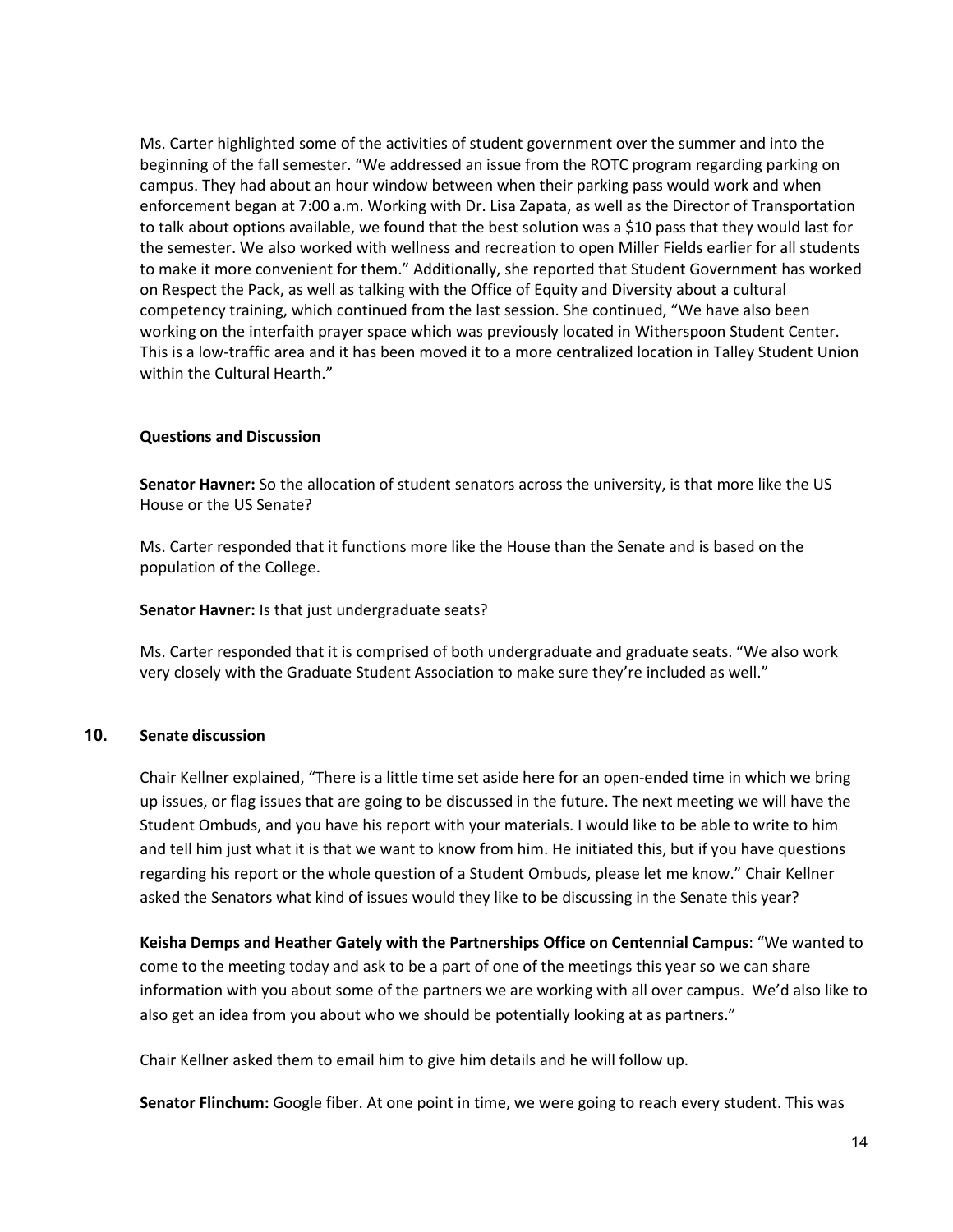discussed about five years ago.

Vice Chancellor Marc Hoit responded that AT&T Fiber is the choice that the six-city region chose. They are building out enormously, and it is almost everywhere. Google built in north Raleigh. They are standing but are very slow because their costs ballooned. They are continuing but are much slower than they expected. So the choices are AT&T, Google and Spectrum. We are still hopeful it will happen.

**Senator Lunardi:** The speed limit on Centennial Campus and the safety of pedestrians. Chair Kellner

responded that we would make note of the topic suggestion.

# **11. Old and New Business**

Resolution and Grievance Report - *Carolyn Bird, Immediate Past Chair of the Faculty*

Immediate Past Chair Carolyn Bird provided an update regarding Resolutions that were discussed and passed in the last Senate Session. We had one Resolution proposed regarding paid parental leave for employees who are eligible for Family Medical Leave Act. We had a discussion in Faculty Senate on January 9, 2019. Senators wanted to know more, specifically about what the costs might be so it was sent back to the Council on the Status of Women and they were going to look at the language and see what they could find and then get back to us.

However, in May of 2019, Governor Cooper issued an Executive Order offering paid parental leave to the Cabinet and non-Cabinet agencies are also adopting that. President Roper plans to present that to the Board of Governors at the September 9th meeting to see about extending that to UNC System employees, EHRA non-faculty and SHRA staff. Faculty are said to already have parental leave.

#### **Senator:** Do faculty have paid parental leave?

Katharine Stewart responded that her understanding is that the proposal that is being discussed in Faculty Assembly was a longer period of paid parental leave than the University currently allows. Paid parental leave is available but is somewhat limited. Nine month faculty do have an allowance for paid leave; there is regulation on paid leave for nine month faculty, but it is a medical leave provision and is a limited amount of time." My understanding was that the Faculty Assembly discussion was for a longer period of paid parental leave that is not covered by our current regulations for any faculty."

Immediate Past Chair Bird continued, "The second resolution, which was passed unanimously, was a Resolution of Commendation for Athletic Director Debbie Yow, which was passed on February 19, 2019.

Regarding the topic of grievances, we had five inquiries in the past year, three of them filed paperwork. There are two different kinds - the Hearing (603) for serious sanctions, and then there's the 604/607 for non-reappointment of tenure, or general grievance. The three that issued the paperwork went into mediation, and two of those have been successfully resolved and did not require a grievance panel. The third case is still in progress.